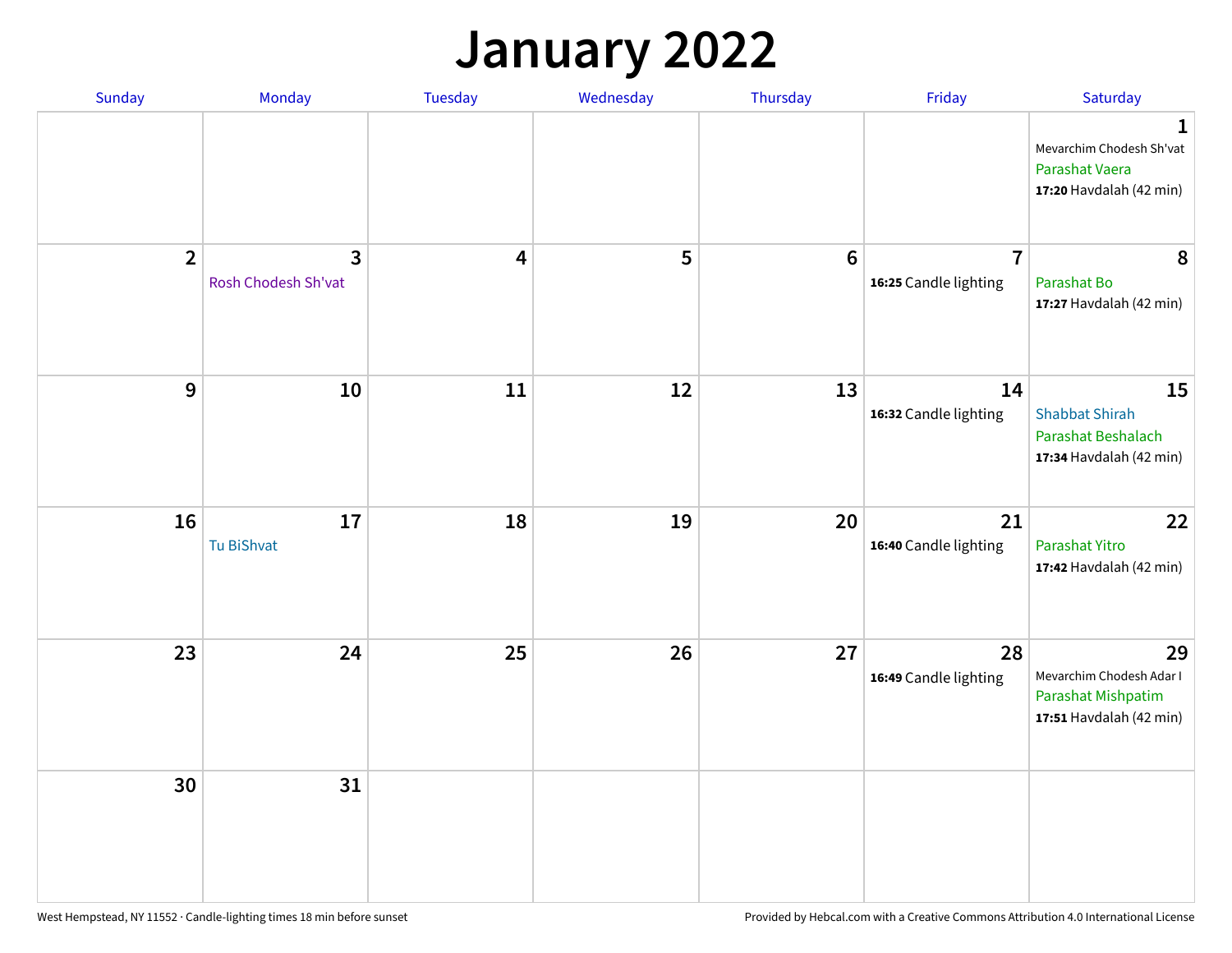# **February 2022**

| Sunday | Monday         | Tuesday                             | Wednesday                                      | Thursday                | Friday                      | Saturday                                                                                                   |
|--------|----------------|-------------------------------------|------------------------------------------------|-------------------------|-----------------------------|------------------------------------------------------------------------------------------------------------|
|        |                | $\mathbf{1}$<br>Rosh Chodesh Adar I | $\overline{\mathbf{2}}$<br>Rosh Chodesh Adar I | $\overline{\mathbf{3}}$ | 4<br>16:58 Candle lighting  | 5<br>Parashat Terumah<br>17:59 Havdalah (42 min)                                                           |
| $6\,$  | $\overline{7}$ | 8                                   | 9                                              | 10                      | 11<br>17:06 Candle lighting | 12<br>Parashat Tetzaveh<br>18:08 Havdalah (42 min)                                                         |
| 13     | 14             | 15<br><b>Purim Katan</b>            | 16                                             | 17                      | 18<br>17:15 Candle lighting | 19<br>Parashat Ki Tisa<br>18:16 Havdalah (42 min)                                                          |
| 20     | 21             | 22                                  | 23                                             | 24                      | 25<br>17:23 Candle lighting | 26<br><b>Shabbat Shekalim</b><br>Mevarchim Chodesh Adar II<br>Parashat Vayakhel<br>18:25 Havdalah (42 min) |
| 27     | 28             |                                     |                                                |                         |                             |                                                                                                            |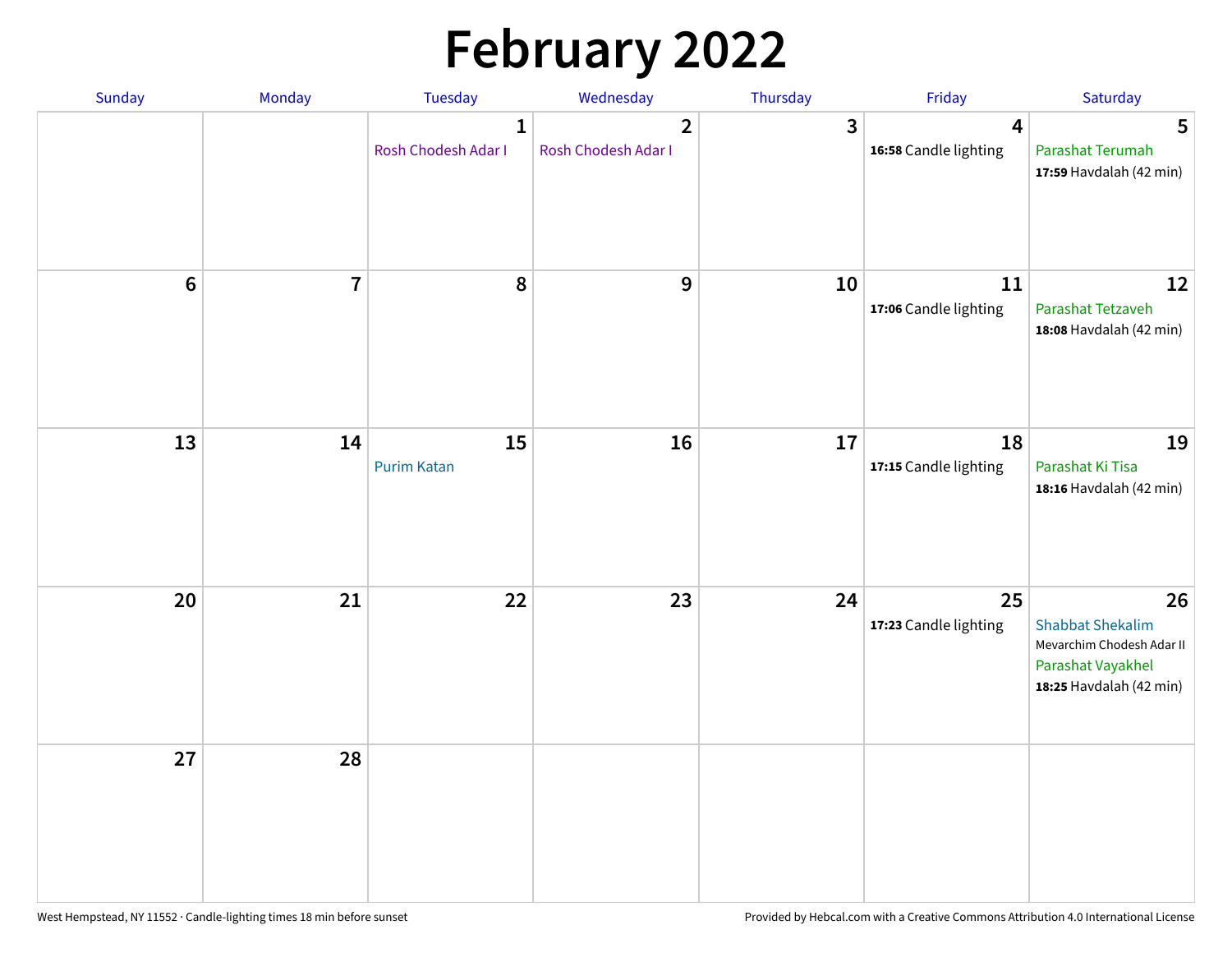## **March 2022**

| Sunday  | Monday         | <b>Tuesday</b> | Wednesday                                                                                | Thursday                  | Friday                                              | Saturday                                                                                            |
|---------|----------------|----------------|------------------------------------------------------------------------------------------|---------------------------|-----------------------------------------------------|-----------------------------------------------------------------------------------------------------|
|         |                | $\mathbf{1}$   | $\overline{2}$                                                                           | 3<br>Rosh Chodesh Adar II | 4<br>Rosh Chodesh Adar II<br>17:31 Candle lighting  | 5<br>Parashat Pekudei<br>18:32 Havdalah (42 min)                                                    |
| $\bf 6$ | $\overline{7}$ | 8              | 9                                                                                        | 10                        | 11<br>17:39 Candle lighting                         | 12<br><b>Shabbat Zachor</b><br>Parashat Vayikra<br>18:40 Havdalah (42 min)                          |
| 13      | 14             | 15             | 16<br>05:44 Fast begins<br><b>Ta'anit Esther</b><br>19:35 Fast ends<br><b>Erev Purim</b> | 17<br>Purim               | 18<br><b>Shushan Purim</b><br>18:46 Candle lighting | 19<br>Parashat Tzav<br>19:48 Havdalah (42 min)                                                      |
| 20      | 21             | 22             | 23                                                                                       | 24                        | 25<br>18:54 Candle lighting                         | 26<br><b>Shabbat Parah</b><br>Mevarchim Chodesh Nisan<br>Parashat Shmini<br>19:55 Havdalah (42 min) |
| 27      | 28             | 29             | 30                                                                                       | 31                        |                                                     |                                                                                                     |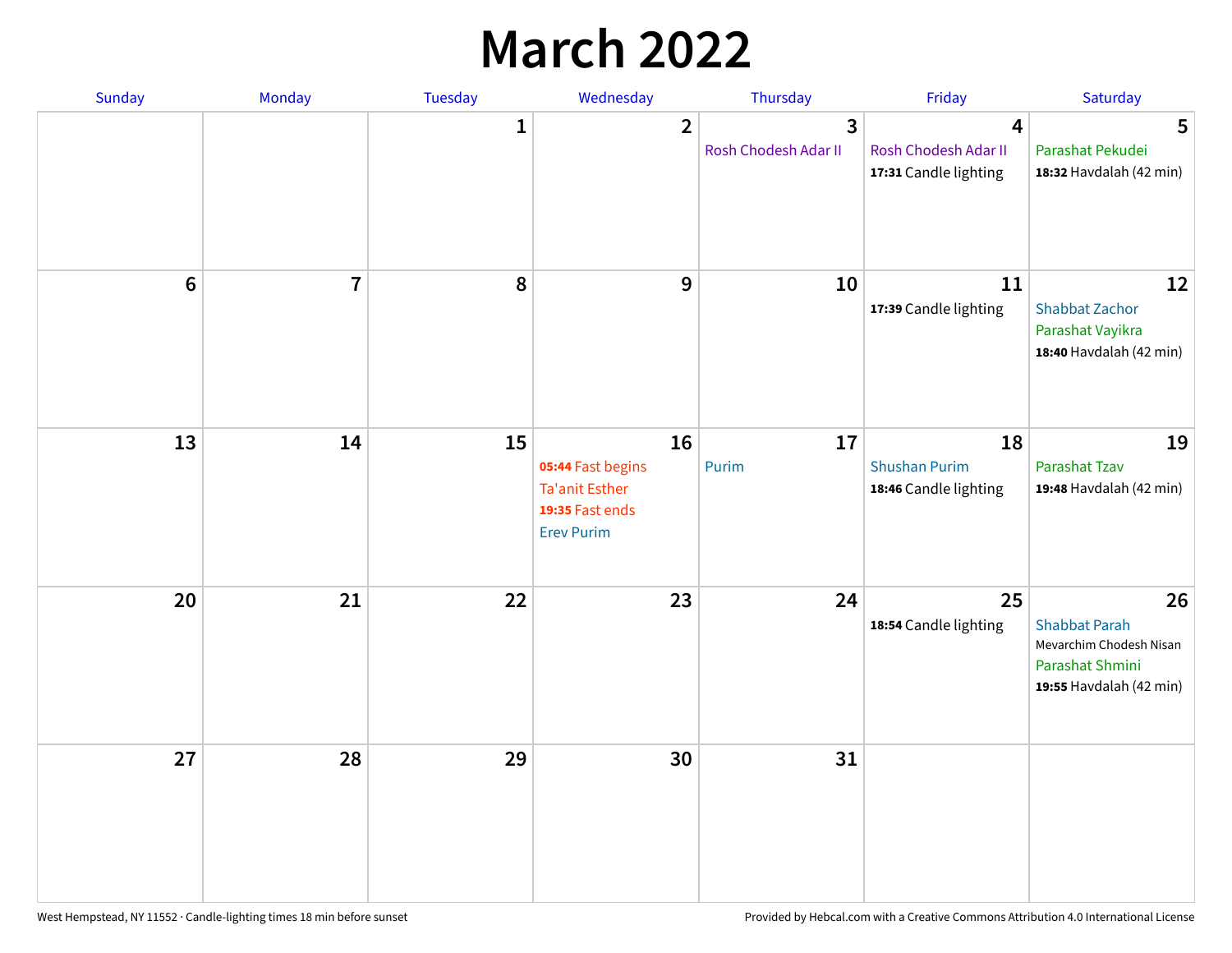## **April 2022**

| Sunday                                            | Monday                  | <b>Tuesday</b>         | Wednesday             | Thursday                                        | Friday                                                                                     | Saturday                                                                                                        |
|---------------------------------------------------|-------------------------|------------------------|-----------------------|-------------------------------------------------|--------------------------------------------------------------------------------------------|-----------------------------------------------------------------------------------------------------------------|
|                                                   |                         |                        |                       |                                                 | $\mathbf{1}$<br>19:01 Candle lighting                                                      | 2<br><b>Shabbat HaChodesh</b><br><b>Rosh Chodesh Nisan</b><br><b>Parashat Tazria</b><br>20:02 Havdalah (42 min) |
| 3                                                 | 4                       | 5                      | $6\phantom{1}$        | $\overline{7}$                                  | 8<br>19:08 Candle lighting                                                                 | 9<br><b>Shabbat HaGadol</b><br>Parashat Metzora<br>20:10 Havdalah (42 min)                                      |
| 10                                                | 11<br>Yom HaAliyah      | 12                     | 13                    | 14                                              | 15<br>04:49 Fast begins<br>Ta'anit Bechorot<br><b>Erev Pesach</b><br>19:16 Candle lighting | 16<br>Pesach I<br>20:17 Candle lighting                                                                         |
| 17<br><b>Pesach II</b><br>20:18 Havdalah (42 min) | 18<br>Pesach III (CH"M) | 19<br>Pesach IV (CH"M) | 20<br>Pesach V (CH"M) | 21<br>Pesach VI (CH"M)<br>19:22 Candle lighting | 22<br><b>Pesach VII</b><br>19:23 Candle lighting                                           | 23<br><b>Pesach VIII</b><br>20:24 Havdalah (42 min)                                                             |
| 24                                                | 25                      | 26                     | 27                    | 28<br>Yom HaShoah                               | 29<br>19:30 Candle lighting                                                                | 30<br>Mevarchim Chodesh Iyyar<br>Parashat Achrei Mot<br>20:32 Havdalah (42 min)                                 |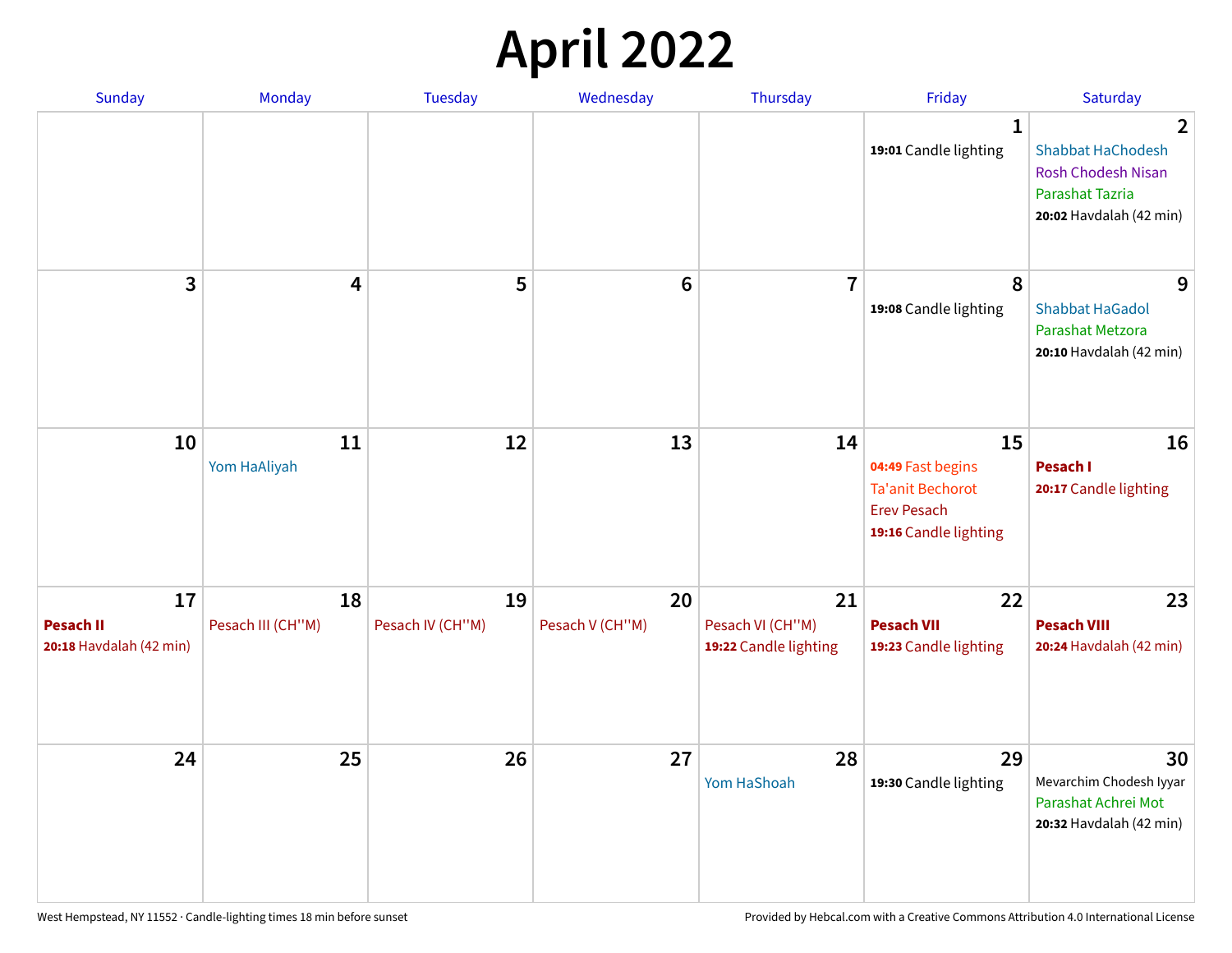## **May 2022**

| Sunday                             | Monday                               | Tuesday                         | Wednesday          | Thursday            | Friday                                   | Saturday                                                                        |
|------------------------------------|--------------------------------------|---------------------------------|--------------------|---------------------|------------------------------------------|---------------------------------------------------------------------------------|
| $\mathbf{1}$<br>Rosh Chodesh Iyyar | $\overline{2}$<br>Rosh Chodesh Iyyar | 3                               | 4<br>Yom HaZikaron | 5<br>Yom HaAtzma'ut | $6\phantom{1}6$<br>19:37 Candle lighting | $\overline{\mathbf{7}}$<br>Parashat Kedoshim<br>20:39 Havdalah (42 min)         |
| 8                                  | 9                                    | 10                              | 11                 | 12                  | 13<br>19:44 Candle lighting              | 14<br><b>Parashat Emor</b><br>20:46 Havdalah (42 min)                           |
| 15<br>Pesach Sheni                 | 16                                   | 17                              | 18                 | 19<br>Lag BaOmer    | 20<br>19:51 Candle lighting              | 21<br>Parashat Behar<br>20:53 Havdalah (42 min)                                 |
| 22                                 | 23                                   | 24                              | 25                 | 26                  | 27<br>19:57 Candle lighting              | 28<br>Mevarchim Chodesh Sivan<br>Parashat Bechukotai<br>20:59 Havdalah (42 min) |
| 29<br>Yom Yerushalayim             | 30                                   | 31<br><b>Rosh Chodesh Sivan</b> |                    |                     |                                          |                                                                                 |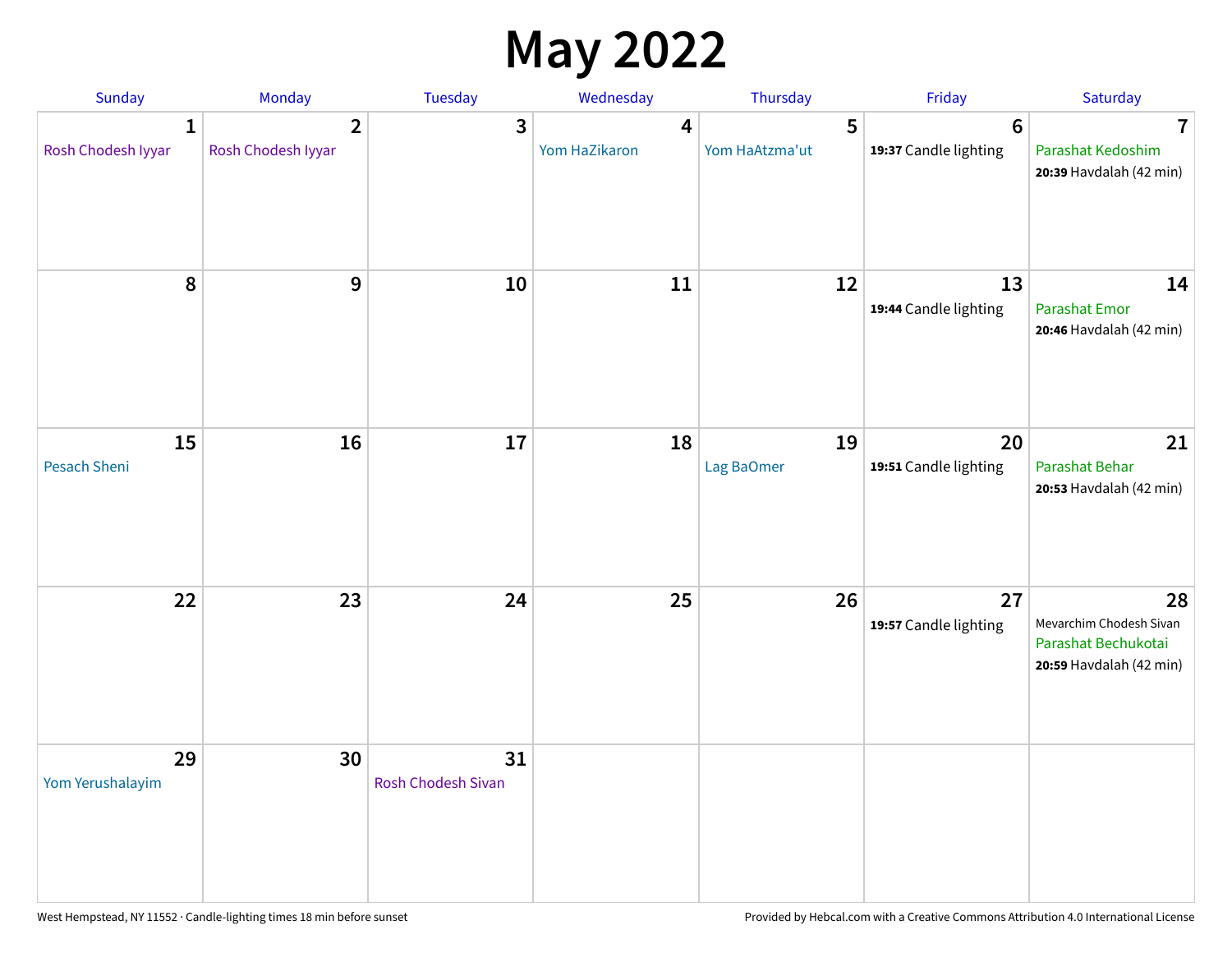#### **June 2022**

| Sunday                                         | Monday                                                         | Tuesday        | Wednesday                       | Thursday                        | Friday                      | Saturday                                                                     |
|------------------------------------------------|----------------------------------------------------------------|----------------|---------------------------------|---------------------------------|-----------------------------|------------------------------------------------------------------------------|
|                                                |                                                                |                | 1                               | $\overline{2}$                  | 3<br>20:03 Candle lighting  | 4<br><b>Erev Shavuot</b><br>Parashat Bamidbar<br>21:04 Candle lighting       |
| 5<br><b>Shavuot I</b><br>21:04 Candle lighting | $6\phantom{1}$<br><b>Shavuot II</b><br>21:05 Havdalah (42 min) | $\overline{7}$ | 8                               | 9                               | 10<br>20:07 Candle lighting | 11<br><b>Parashat Nasso</b><br>21:08 Havdalah (42 min)                       |
| 12                                             | 13                                                             | 14             | 15                              | 16                              | 17<br>20:10 Candle lighting | 18<br>Parashat Beha'alotcha<br>21:11 Havdalah (42 min)                       |
| 19                                             | 20                                                             | 21             | 22                              | 23                              | 24<br>20:11 Candle lighting | 25<br>Mevarchim Chodesh Tamuz<br>Parashat Sh'lach<br>21:12 Havdalah (42 min) |
| 26                                             | 27                                                             | 28             | 29<br><b>Rosh Chodesh Tamuz</b> | 30<br><b>Rosh Chodesh Tamuz</b> |                             |                                                                              |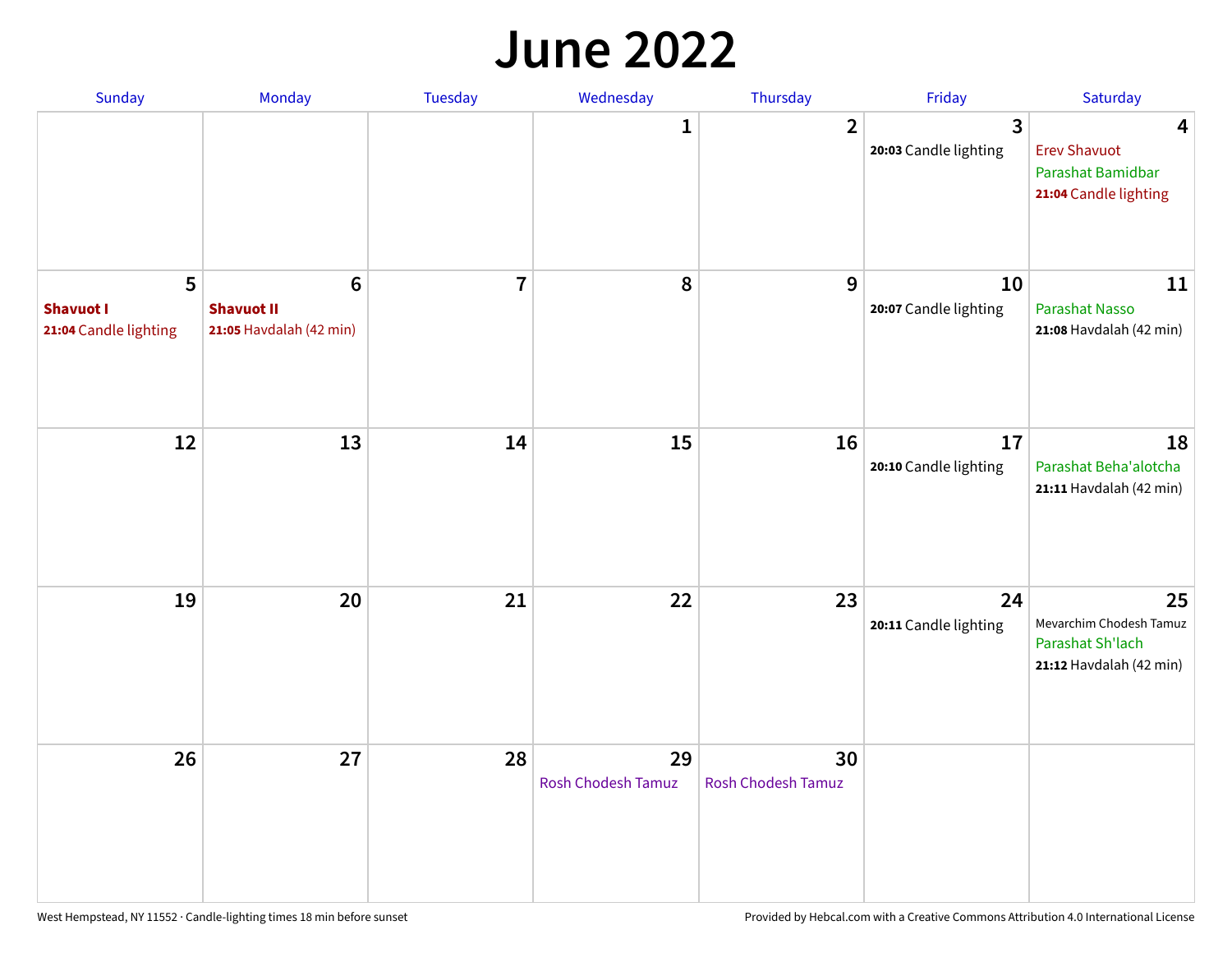## **July 2022**

| Sunday                                                           | Monday | Tuesday | Wednesday      | Thursday       | Friday                                         | Saturday                                                                         |
|------------------------------------------------------------------|--------|---------|----------------|----------------|------------------------------------------------|----------------------------------------------------------------------------------|
|                                                                  |        |         |                |                | $\mathbf{1}$<br>20:11 Candle lighting          | $\overline{2}$<br>Parashat Korach<br>21:11 Havdalah (42 min)                     |
| $\mathbf{3}$                                                     | 4      | 5       | $6\phantom{1}$ | $\overline{7}$ | 8<br>20:09 Candle lighting                     | 9<br>Parashat Chukat<br>21:09 Havdalah (42 min)                                  |
| 10                                                               | 11     | 12      | 13             | 14             | 15<br>20:06 Candle lighting                    | 16<br><b>Parashat Balak</b><br>21:06 Havdalah (42 min)                           |
| 17<br>03:55 Fast begins<br><b>Tzom Tammuz</b><br>21:02 Fast ends | 18     | 19      | 20             | 21             | 22<br>20:01 Candle lighting                    | 23<br>Mevarchim Chodesh Av<br><b>Parashat Pinchas</b><br>21:01 Havdalah (42 min) |
| 24                                                               | 25     | 26      | 27             | 28             | 29<br>Rosh Chodesh Av<br>19:55 Candle lighting | 30<br>Parashat Matot-Masei<br>20:54 Havdalah (42 min)                            |
| 31                                                               |        |         |                |                |                                                |                                                                                  |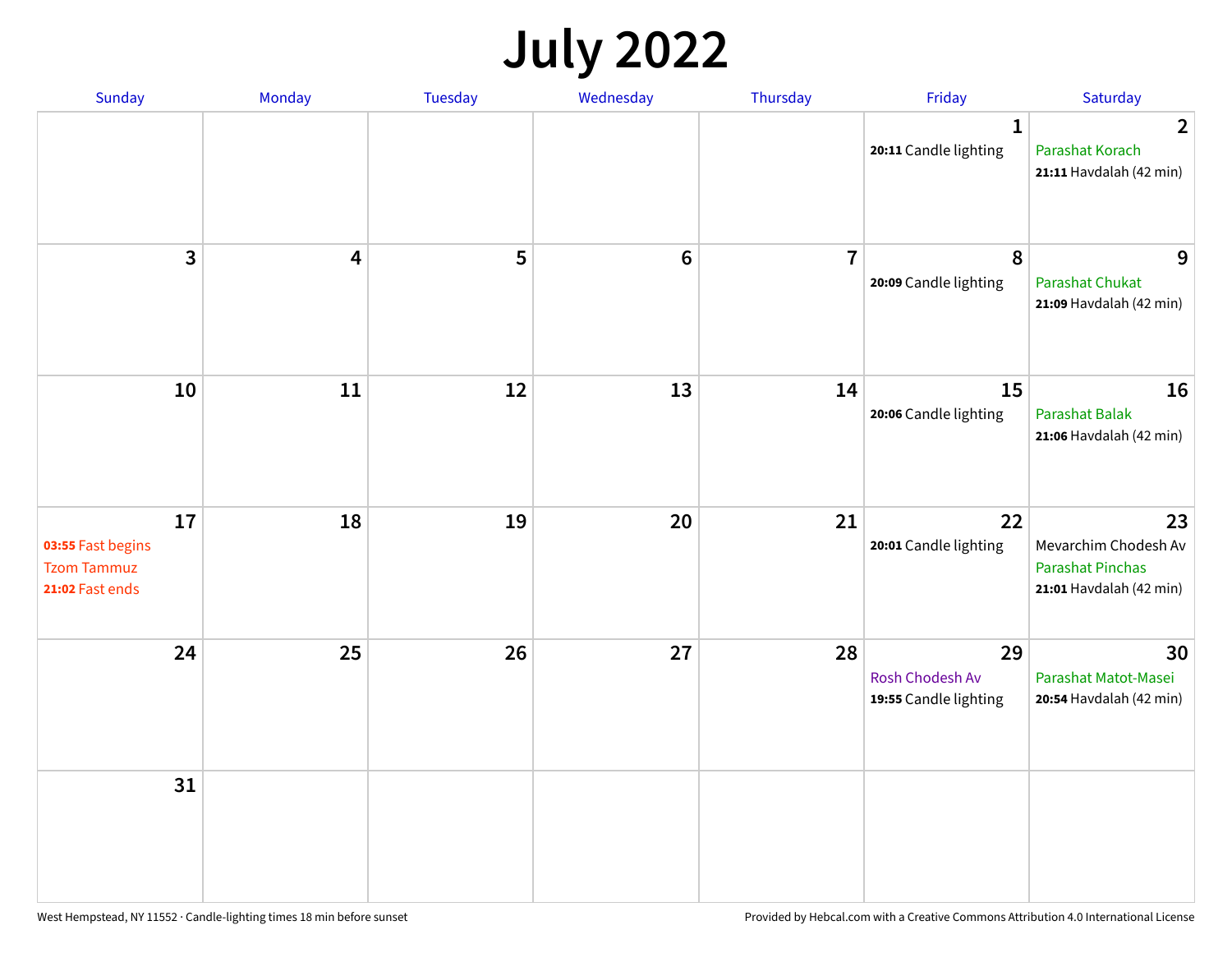## **August 2022**

| Sunday                                                      | Monday       | Tuesday                 | Wednesday | Thursday | Friday                                 | Saturday                                                                                                                         |
|-------------------------------------------------------------|--------------|-------------------------|-----------|----------|----------------------------------------|----------------------------------------------------------------------------------------------------------------------------------|
|                                                             | $\mathbf{1}$ | $\overline{\mathbf{2}}$ | 3         | 4        | 5<br>19:47 Candle lighting             | $6\phantom{1}6$<br><b>Shabbat Chazon</b><br>20:04 Fast begins<br>Erev Tish'a B'Av<br>Parashat Devarim<br>20:46 Havdalah (42 min) |
| $\overline{1}$<br>Tish'a B'Av (observed)<br>20:39 Fast ends | 8            | 9                       | 10        | 11       | 12<br>Tu B'Av<br>19:38 Candle lighting | 13<br><b>Shabbat Nachamu</b><br>Parashat Vaetchanan<br>20:37 Havdalah (42 min)                                                   |
| 14                                                          | 15           | 16                      | 17        | 18       | 19<br>19:28 Candle lighting            | 20<br>Mevarchim Chodesh Elul<br>Parashat Eikev<br>20:27 Havdalah (42 min)                                                        |
| 21                                                          | 22           | 23                      | 24        | 25       | 26<br>19:18 Candle lighting            | 27<br><b>Rosh Chodesh Elul</b><br>Parashat Re'eh<br>20:17 Havdalah (42 min)                                                      |
| 28<br>Rosh Hashana LaBehemot<br><b>Rosh Chodesh Elul</b>    | 29           | 30                      | 31        |          |                                        |                                                                                                                                  |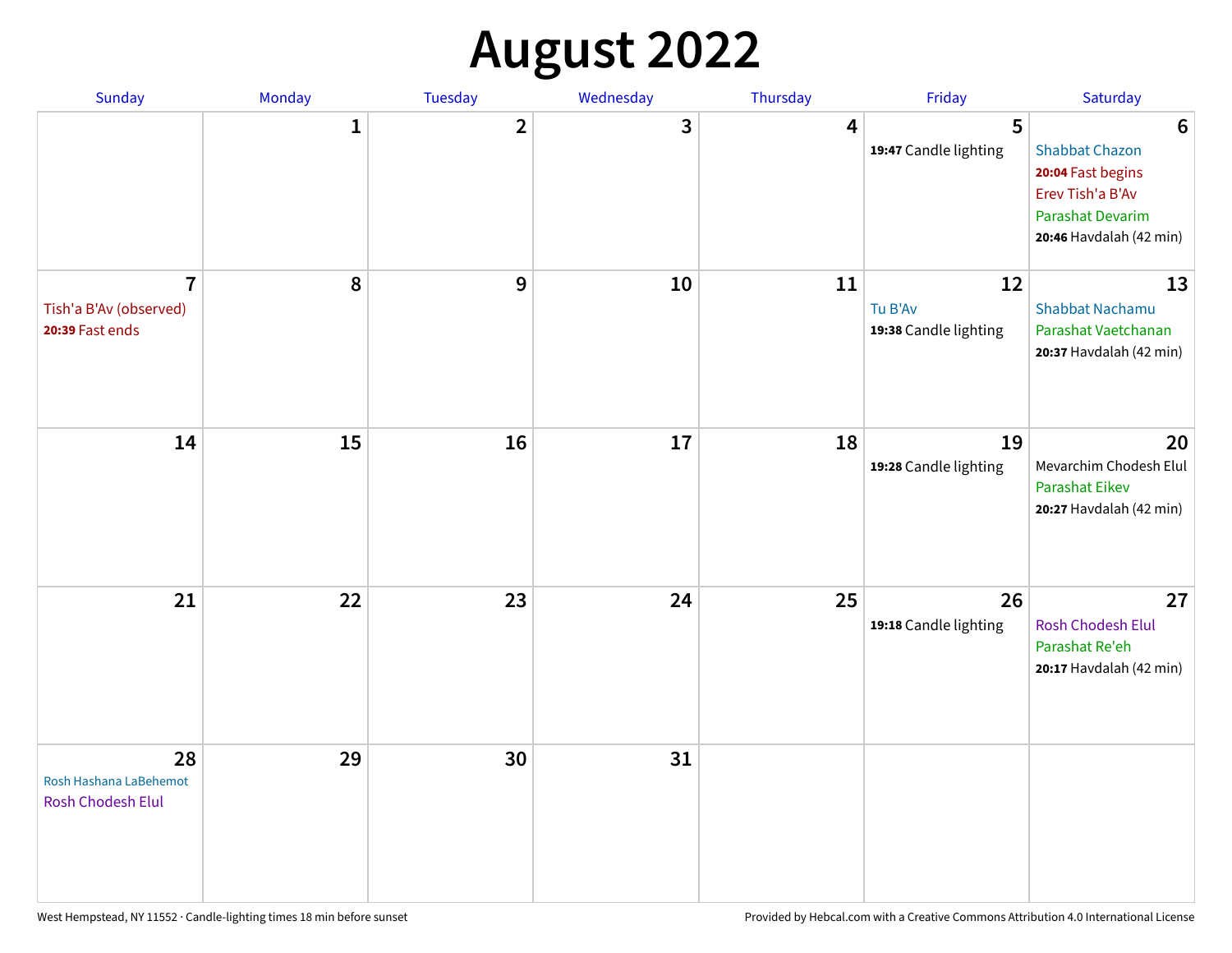## **September 2022**

| Sunday                                           | Monday                                           | Tuesday                                                 | Wednesday                                                          | Thursday | Friday                                  | Saturday                                                           |
|--------------------------------------------------|--------------------------------------------------|---------------------------------------------------------|--------------------------------------------------------------------|----------|-----------------------------------------|--------------------------------------------------------------------|
|                                                  |                                                  |                                                         |                                                                    | 1        | $\overline{2}$<br>19:07 Candle lighting | 3<br><b>Parashat Shoftim</b><br>20:05 Havdalah (42 min)            |
| 4                                                | 5                                                | $6\phantom{1}6$                                         | $\overline{7}$                                                     | 8        | 9<br>18:55 Candle lighting              | 10<br>Parashat Ki Teitzei<br>19:54 Havdalah (42 min)               |
| 11                                               | 12                                               | 13                                                      | 14                                                                 | 15       | 16<br>18:43 Candle lighting             | 17<br>Leil Selichot<br>Parashat Ki Tavo<br>19:42 Havdalah (42 min) |
| 18                                               | 19                                               | 20                                                      | 21                                                                 | 22       | 23<br>18:32 Candle lighting             | 24<br>Parashat Nitzavim<br>19:30 Havdalah (42 min)                 |
| 25<br>Erev Rosh Hashana<br>18:28 Candle lighting | 26<br>Rosh Hashana 5783<br>19:27 Candle lighting | 27<br><b>Rosh Hashana II</b><br>19:25 Havdalah (42 min) | 28<br>05:27 Fast begins<br><b>Tzom Gedaliah</b><br>19:15 Fast ends | 29       | 30<br>18:20 Candle lighting             |                                                                    |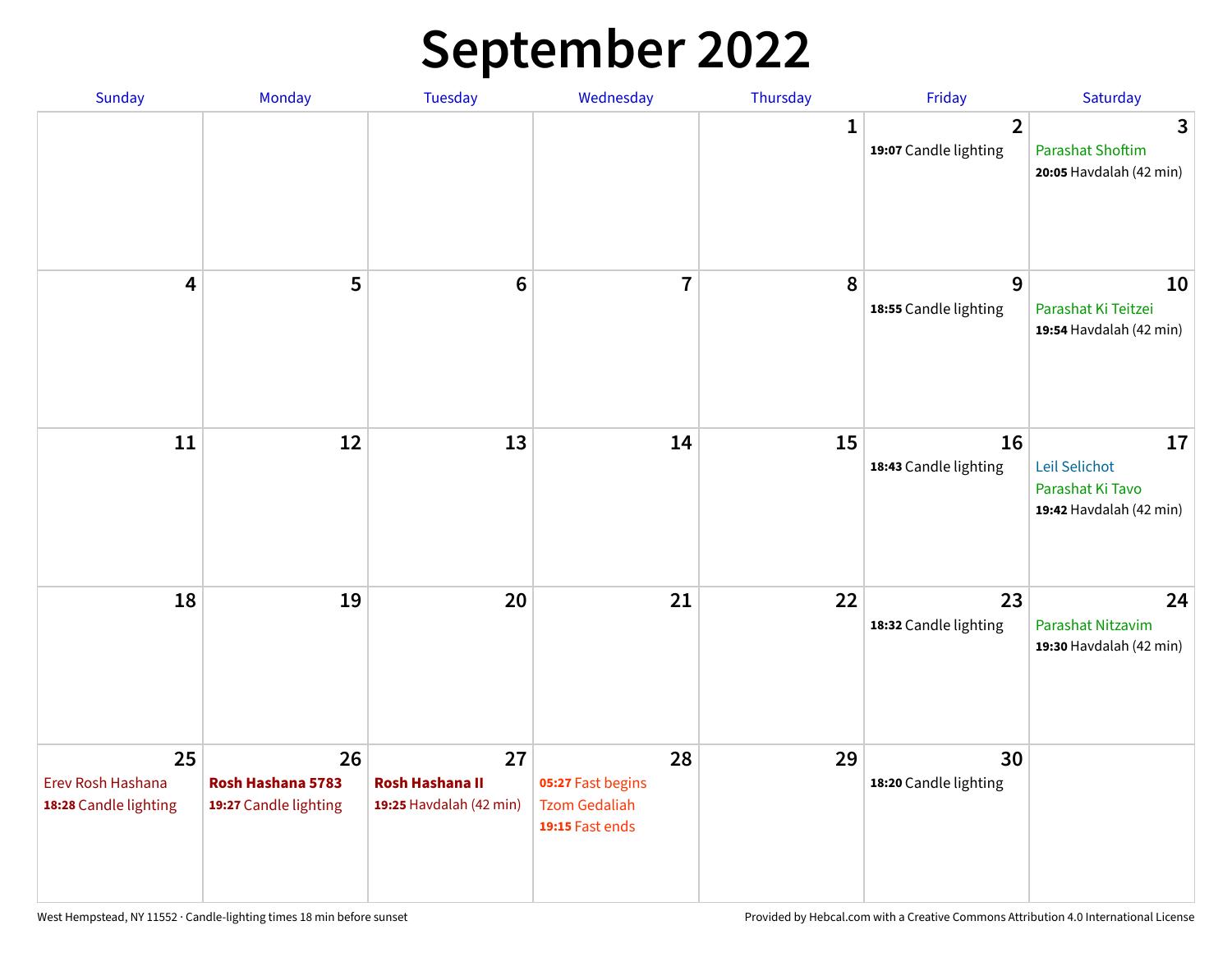## **October 2022**

| Sunday                                                   | Monday                                               | <b>Tuesday</b>                                        | Wednesday                                         | Thursday               | Friday                                         | Saturday                                                                         |
|----------------------------------------------------------|------------------------------------------------------|-------------------------------------------------------|---------------------------------------------------|------------------------|------------------------------------------------|----------------------------------------------------------------------------------|
|                                                          |                                                      |                                                       |                                                   |                        |                                                | 1<br><b>Shabbat Shuva</b><br>Parashat Vayeilech<br>19:19 Havdalah (42 min)       |
| $\mathbf{2}$                                             | 3                                                    | 4<br><b>Erev Yom Kippur</b><br>18:13 Candle lighting  | 5<br><b>Yom Kippur</b><br>19:12 Havdalah (42 min) | $6\phantom{1}6$        | $\overline{7}$<br>18:08 Candle lighting        | 8<br>Parashat Ha'Azinu<br>19:07 Havdalah (42 min)                                |
| 9<br><b>Erev Sukkot</b><br>18:05 Candle lighting         | 10<br><b>Sukkot I</b><br>19:04 Candle lighting       | 11<br><b>Sukkot II</b><br>19:02 Havdalah (42 min)     | 12<br>Sukkot III (CH"M)                           | 13<br>Sukkot IV (CH"M) | 14<br>Sukkot V (CH"M)<br>17:57 Candle lighting | 15<br>Sukkot VI (CH"M)<br>18:56 Havdalah (42 min)                                |
| 16<br>Sukkot VII (Hoshana Raba)<br>17:54 Candle lighting | 17<br><b>Shmini Atzeret</b><br>18:53 Candle lighting | 18<br><b>Simchat Torah</b><br>18:52 Havdalah (42 min) | 19                                                | 20                     | 21<br>17:47 Candle lighting                    | 22<br>Mevarchim Chodesh Cheshvan<br>Parashat Bereshit<br>18:46 Havdalah (42 min) |
| 23                                                       | 24                                                   | 25<br>Rosh Chodesh Cheshvan                           | 26<br><b>Rosh Chodesh Cheshvan</b>                | 27                     | 28<br>17:37 Candle lighting                    | 29<br><b>Parashat Noach</b><br>18:37 Havdalah (42 min)                           |
| 30                                                       | 31                                                   |                                                       |                                                   |                        |                                                |                                                                                  |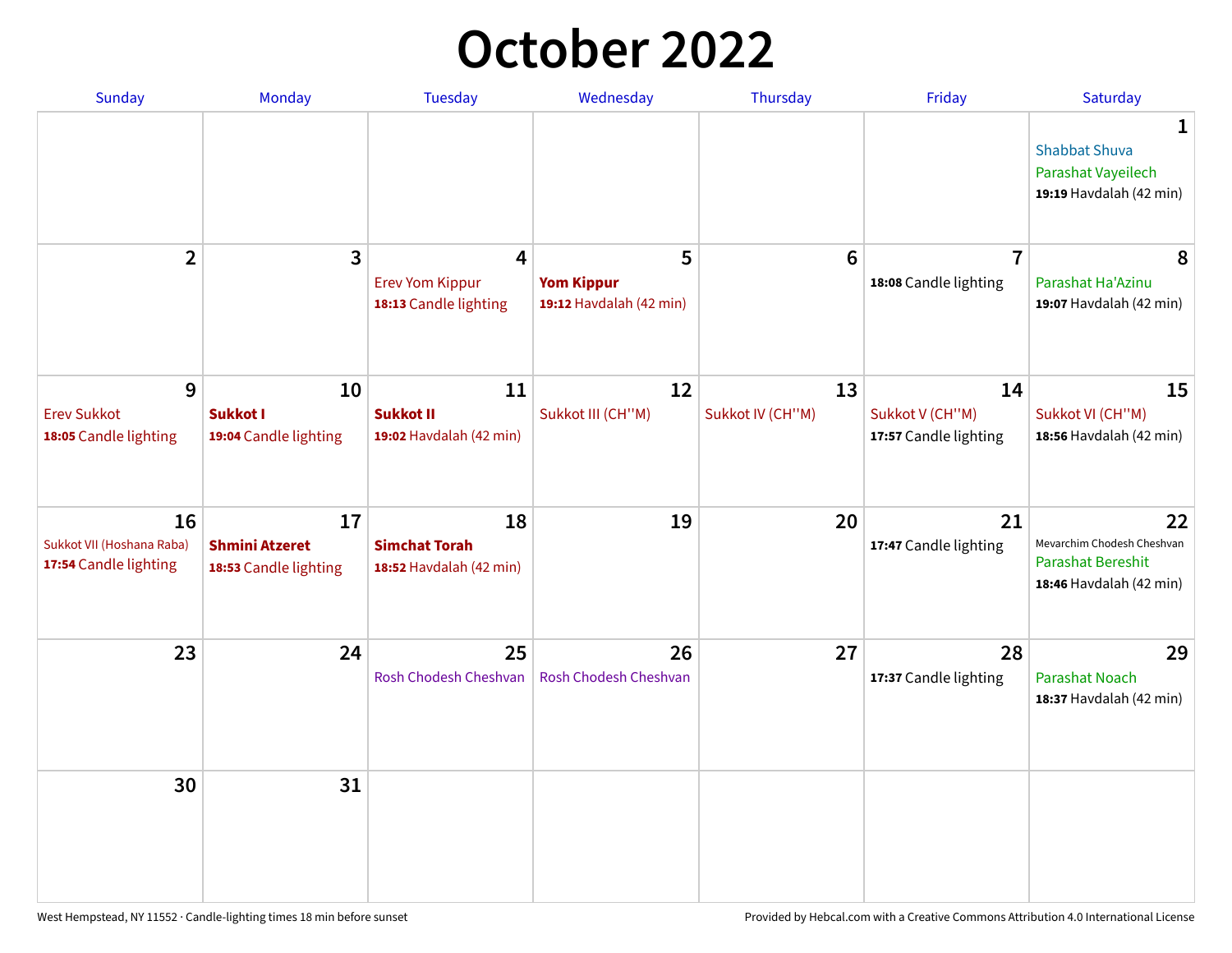### **November 2022**

| Sunday         | Monday         | Tuesday                             | Wednesday      | Thursday                  | Friday                                             | Saturday                                                                          |
|----------------|----------------|-------------------------------------|----------------|---------------------------|----------------------------------------------------|-----------------------------------------------------------------------------------|
|                |                | 1<br>Yom HaAliyah School Observance | $\overline{2}$ | $\overline{3}$            | 4<br>17:29 Candle lighting                         | 5<br>Parashat Lech-Lecha<br>18:28 Havdalah (42 min)                               |
| $6\phantom{1}$ | $\overline{7}$ | 8                                   | 9              | 10                        | 11<br>16:22 Candle lighting                        | 12<br>Parashat Vayera<br>17:21 Havdalah (42 min)                                  |
| 13             | 14             | 15                                  | 16             | 17                        | 18<br>16:16 Candle lighting                        | 19<br>Mevarchim Chodesh Kislev<br>Parashat Chayei Sara<br>17:16 Havdalah (42 min) |
| 20             | 21             | 22                                  | 23<br>Sigd     | 24<br>Rosh Chodesh Kislev | 25<br>Rosh Chodesh Kislev<br>16:12 Candle lighting | 26<br><b>Parashat Toldot</b><br>17:12 Havdalah (42 min)                           |
| 27             | 28             | 29                                  | 30             |                           |                                                    |                                                                                   |